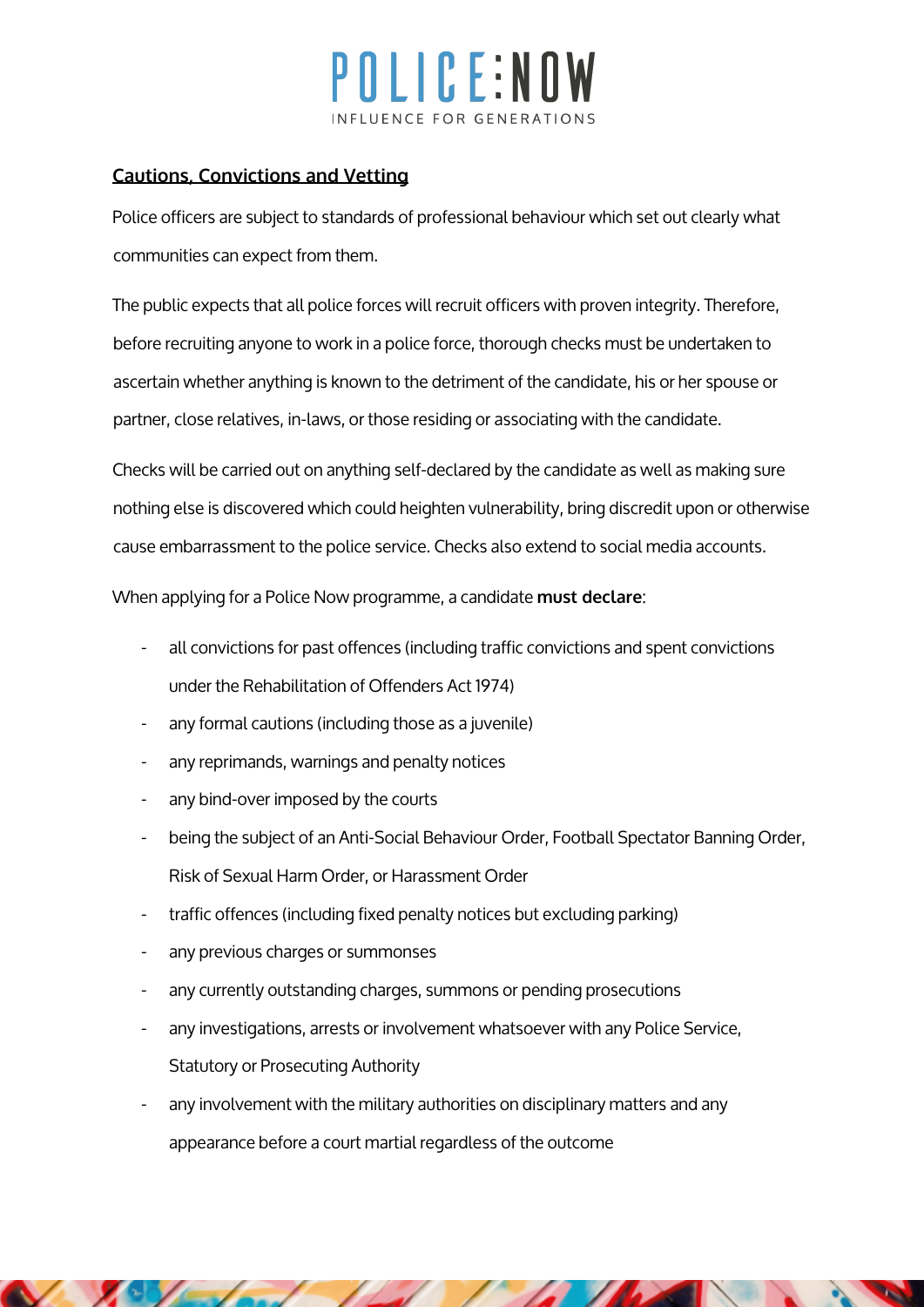## POLICE:NOW INFLUENCE FOR GENERATIONS

Any failure to declare any

record of information as required, the presumption is that the candidate's honesty and integrity are in question and this may result in the termination of an application.

Careful consideration will be given to any candidate who is confirmed as having been convicted of any criminal offence. Convictions, cautions and fixed penalty notices (road traffic and recordable offences, such as disorder and alcohol related offences) will not necessarily preclude anyone from appointment with Police Now and one of its partner forces but this will depend on the nature and circumstance(s) of the offence.

Factors that are taken into consideration before a decision is made include but are not limited to:

- The nature and number of offences
- The age of the applicant at the time of the offence(s)
- The number of years that have elapsed since the offence(s) was/were committed
- Any potential risks to Police Now and partner forces related to the offence(s)

In considering an application, the overriding rule is that no one will be eligible for appointment if they have been convicted of a criminal offence which if committed by a serving officer would:

- Result in their dismissal
- Cause embarrassment to the Service
- Create difficulties to the individual in carrying out his or her duties

There is not a prescriptive list of convictions and cautions that lead to a vetting rejection. The Rehabilitation of Offenders Act 1974 (Exemptions) Order 1975 does not apply to any police officer posts. The College of Policing Vetting Code of Practice and associated Authorised Professional Practice (APP) advise that applications for a position as a police officer are to be rejected in all cases where: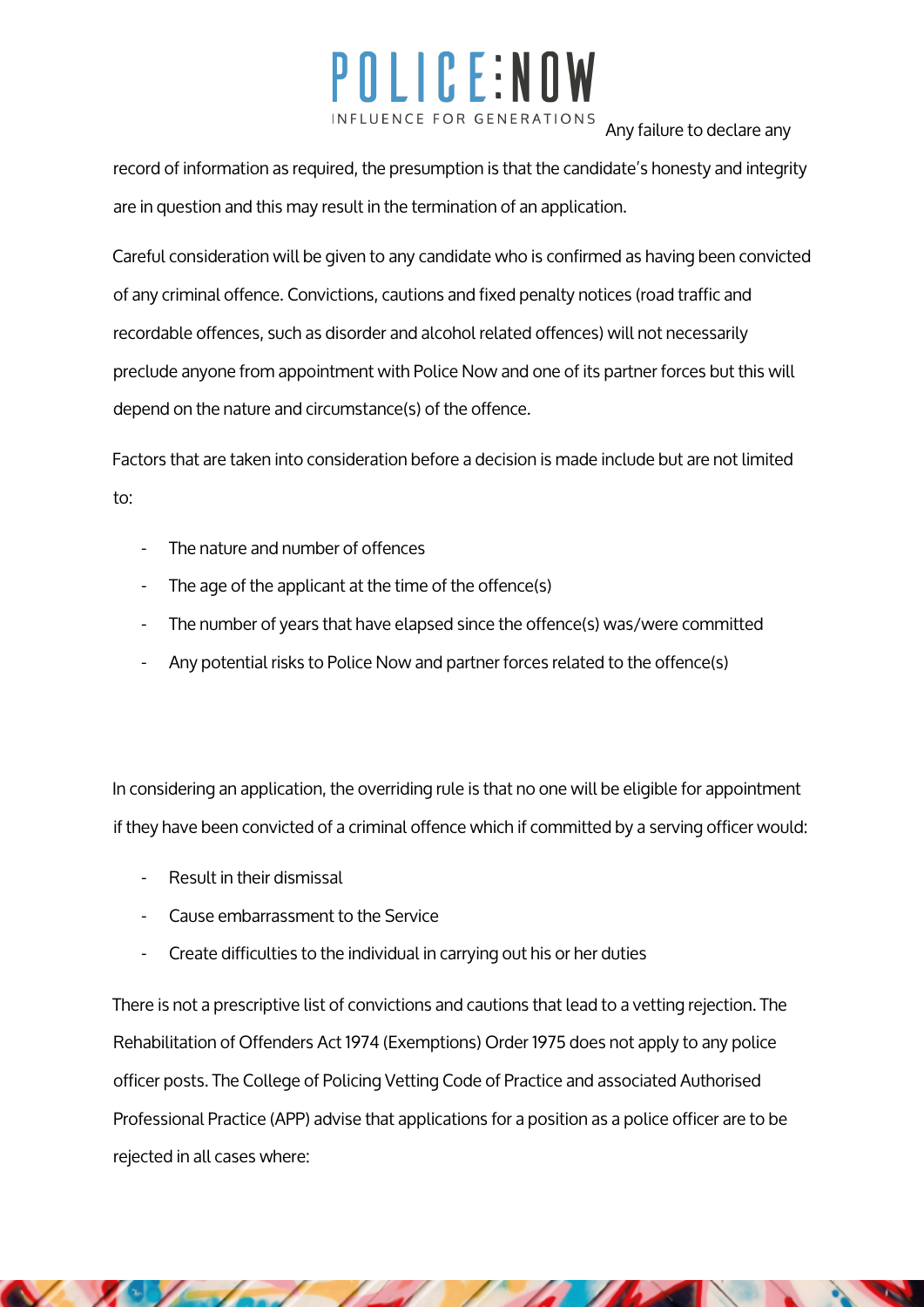# POLICE:NOW

- INFLUENCE FOR GENERATIONS committed as an adult or juvenile that resulted in a prison sentence (including custodial, suspended or deferred sentence and sentences served at a young offenders' institution or community home)
- the applicant is, or has been, a registered sex offender or is subject to a registration requirement in respect of any other conviction.

For all other convictions or cautions there is a rebuttable presumption that they should be rejected. In particular, the following should result in rejection:

- offences where vulnerable people were targeted
- offences motivated by hate or discrimination
- offences of domestic abuse.

Each case will be considered on its merits and, whilst the rebuttable presumption is that convictions, cautions or other sanctions should lead to rejection, there may be cases where this may be disproportionate in the circumstances.

### **Motoring Offences**

Convictions or offences dealt by the way of fixed penalties for minor motoring offences should not in themselves be a barrier to recruitment unless the applicant is a persistent offender, but each case will be considered on its merits.

For more serious motoring offences, including those that result in disqualification and/or custodial sentences, each will be considered on its merits and, whilst the rebuttable presumption is that convictions, cautions or other sanctions should lead to rejection, there may be cases where this may be disproportionate in the circumstances.

### **Outstanding Charges and Summonses**

Where an applicant discloses any outstanding charge or summons that may result in a conviction for a recordable offence, the application will have to be put on hold until the outcome is known, at which point it will be considered with the standard operating procedures set out in this document.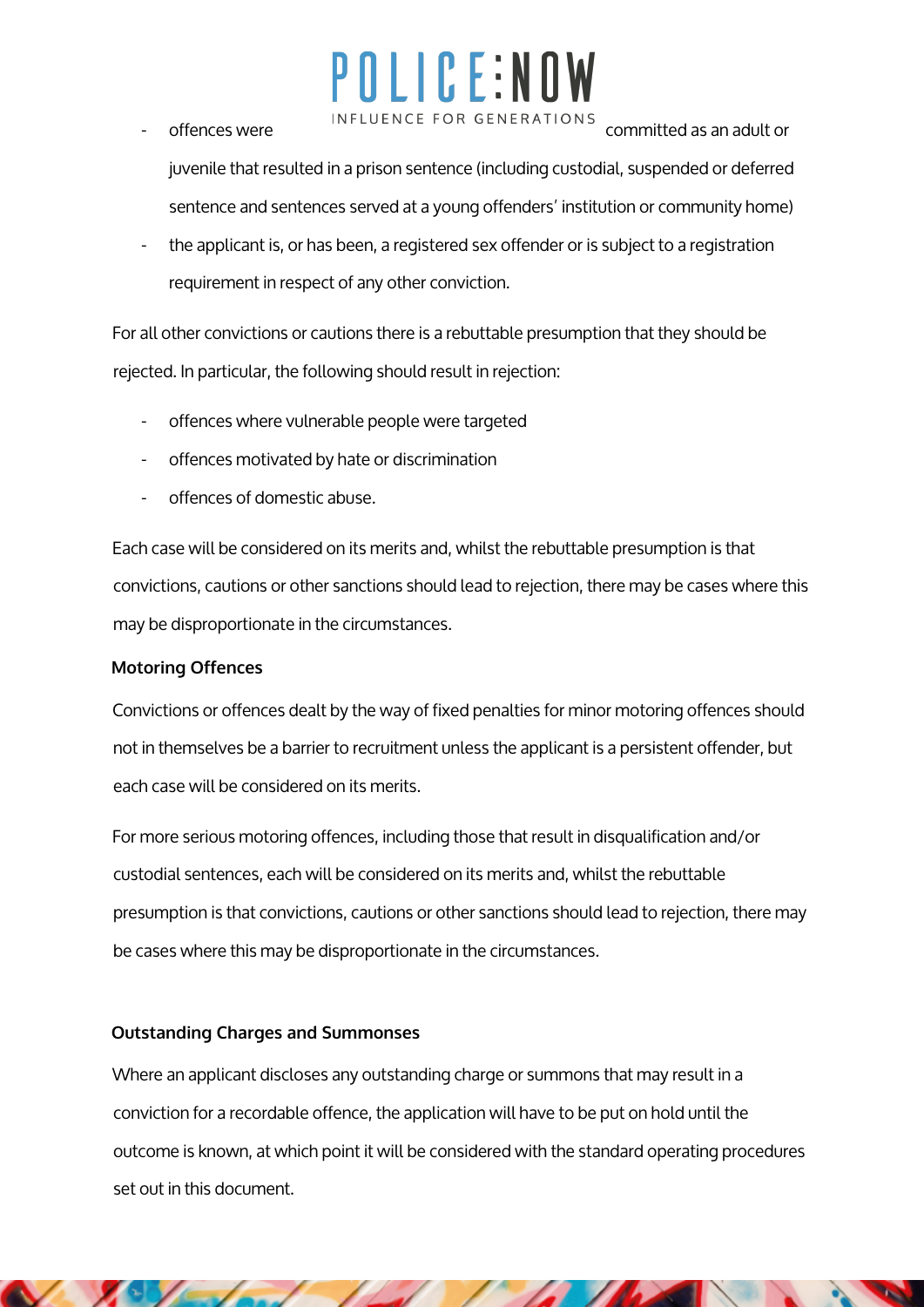## POLICE:NOW INFLUENCE FOR GENERATIO

#### **Relatives and Associates with Convictions or Cautions**

Where relatives or the associates of a candidate are found to have convictions, or cautions for recordable offences, or if they are reasonably suspected of being actively involved in criminal activity, the following should be considered:

- The nature of the relationship e.g. whether the applicant resides with or has regular contact with the offender
- The likelihood that the applicant's role will be adversely affected e.g. through adverse pressure or a conflict of interest
- The number and severity of the offences or involvement in criminal activity
- Whether embarrassment will be caused to the Police Service
- Whether the credibility of the applicant will be affected
- Whether the credibility of the Police Service will be affected
- The potential for information leakage

#### **HM Forces**

Convictions whilst serving in the HM Forces will be treated like any other centrally recorded information and similar weight given to any finding of guilt. Serving members of the Armed Forces who are convicted of any criminal offence by a military tribunal will have any such offence recorded on the Police National Computer.

### **Residency**

For vetting purposes, there is a requirement that an applicant should have been a resident in the UK (including Northern Ireland but not the Republic of Ireland) for three years prior to submitting an application. If a candidate has been outside of the UK for a significant period of time it is likely insufficient vetting can be undertaken to ensure suitability for the position and therefore an application may be rejected. Members of the Armed Forces and those who have been working for the UK Government abroad are exempt to these conditions and a decision will be made according to individual circumstances of posting. Other circumstances including extended holidays of up to one year could be allowed, on a case-by-case basis.